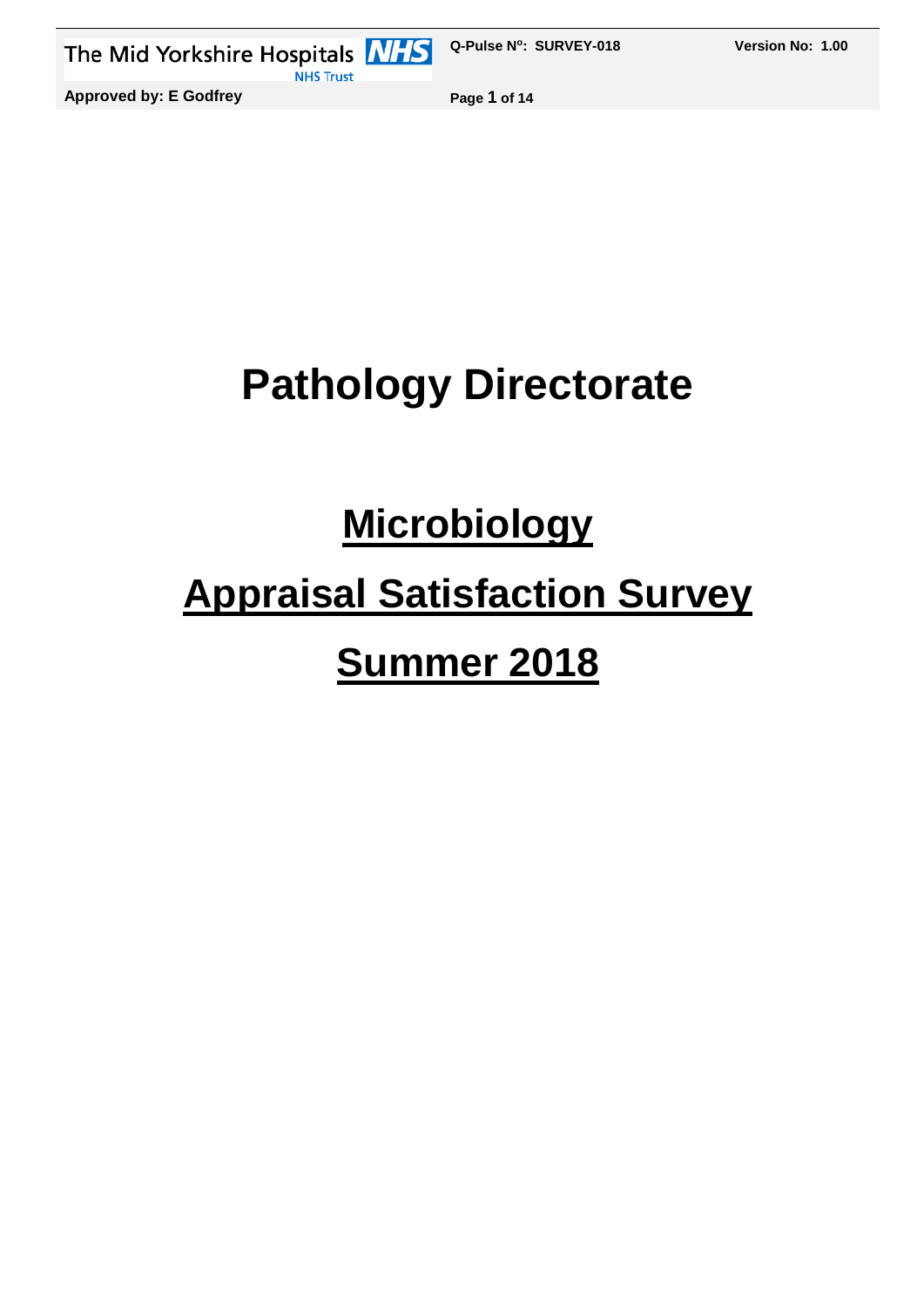**Approved by: E Godfrey Page 2 of 14**

#### **Introduction and Background**

The assessment of staff appraisal satisfaction is an important aspect of our evaluation and improvement processes that enables us to provide a place to work that is responsive to the needs and development of our staff.

Since our ultimate customer is the patient, we direct all our efforts into providing a clinically based, timely cost-effective diagnostic service with the highest in-built quality standards while making sure our departmental staff is professional, well trained, confident and able to progress in their chosen career pathway within Microbiology.

Microbiology service is undertaken by highly skilled and experienced staff. Specimens are processed according to Standard Operating Procedures and performance is monitored by auditing process, internally and externally.

Regular review of the appraisal satisfaction and performance is undertaken together with consideration of feedback from our Microbiology staff to provide ways of improving the appraisal process.

As part of our UKAS accreditation to ISO 15189:2012 we required to contact our staff for feedback on the appraisals provided.

Our aim is to assess how happy are Microbiology staff about their appraisal and overall relationship with the line manager. This survey will help us to explore additional ways of providing a better place to work for a high skilled staff and raise the staff morale.

#### **Method**

The Survey was sent out to all staff from Microbiology department in Mid Yorkshire Trust based in PGH (33 staff). 22 responses were received (67% response rate).

The survey consisted of 10 questions (Q-Pulse: AUD145 – Microbiology Appraisal Satisfaction Survey Summer 2018).

The first 8 questions focused around the quality and performance of appraisal process staff received. Questions 9 and 10 were open type questions to give opportunity to staff to state their opinion and ideas of the improvement for the appraisal process.

Participants were asked to rate an aspect of the appraisal process on the scale from 1-5 where 1 is representing 'poor' answer and 5 is representing 'high excellence' aspect of answers.

Or answer simple questions by stating their opinion and comments.

Below, Microbiology Appraisal Satisfaction survey results are illustrated.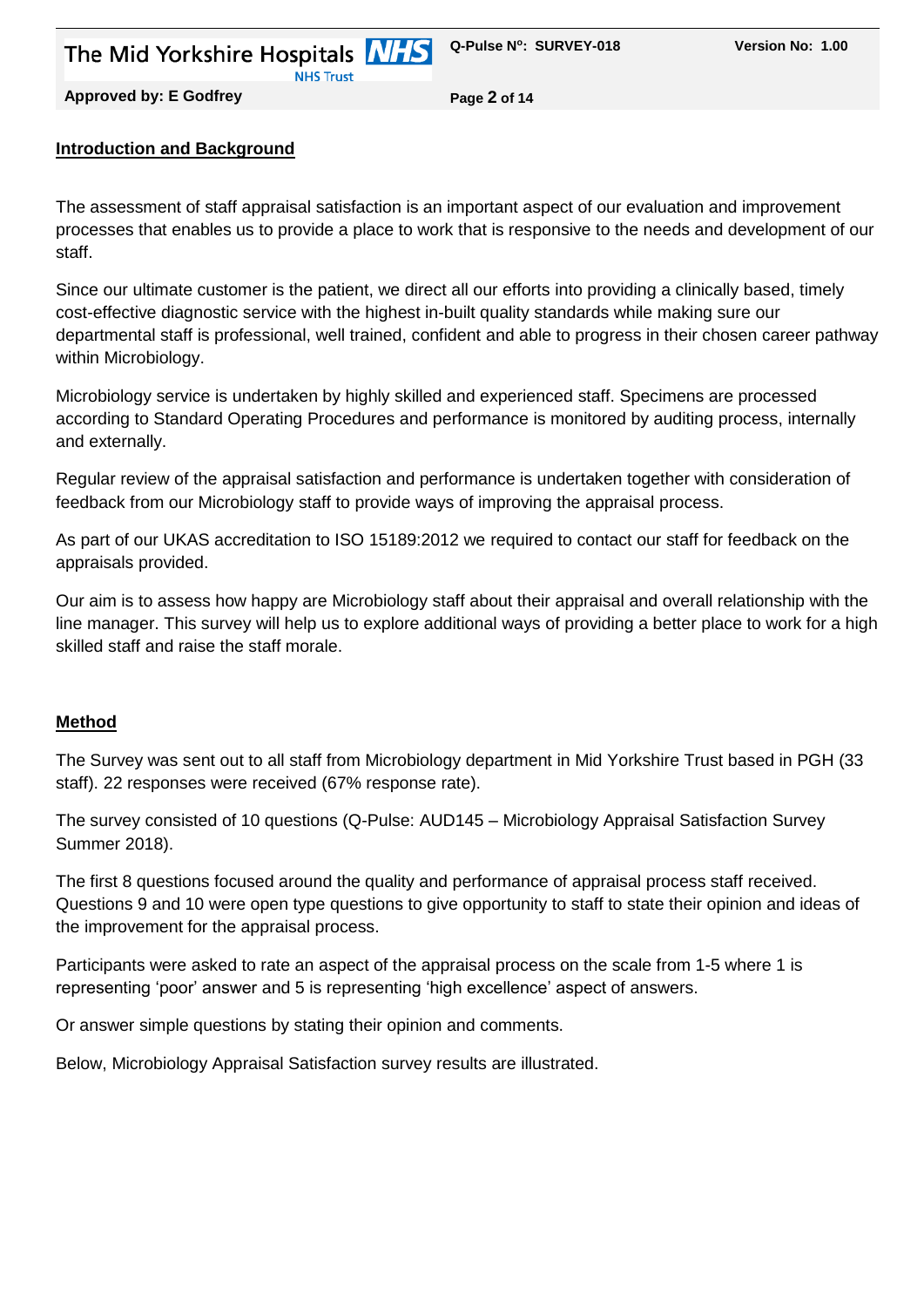The Mid Yorkshire Hospitals **NHS NHS Trust** 

**Approved by: E Godfrey Page 3 of 14**

#### **Question 1**

**How professional was your line manager at your last appraisal meeting?**



| Total scoring responses | 22 |
|-------------------------|----|
| Question not answered   |    |

22 staff logged into the survey and all of them answered this question.

Majority of responses stated that appraisal manager's attitude was very professional (77%).

Fewer responses were received stating 'extreme professionalism' (9%).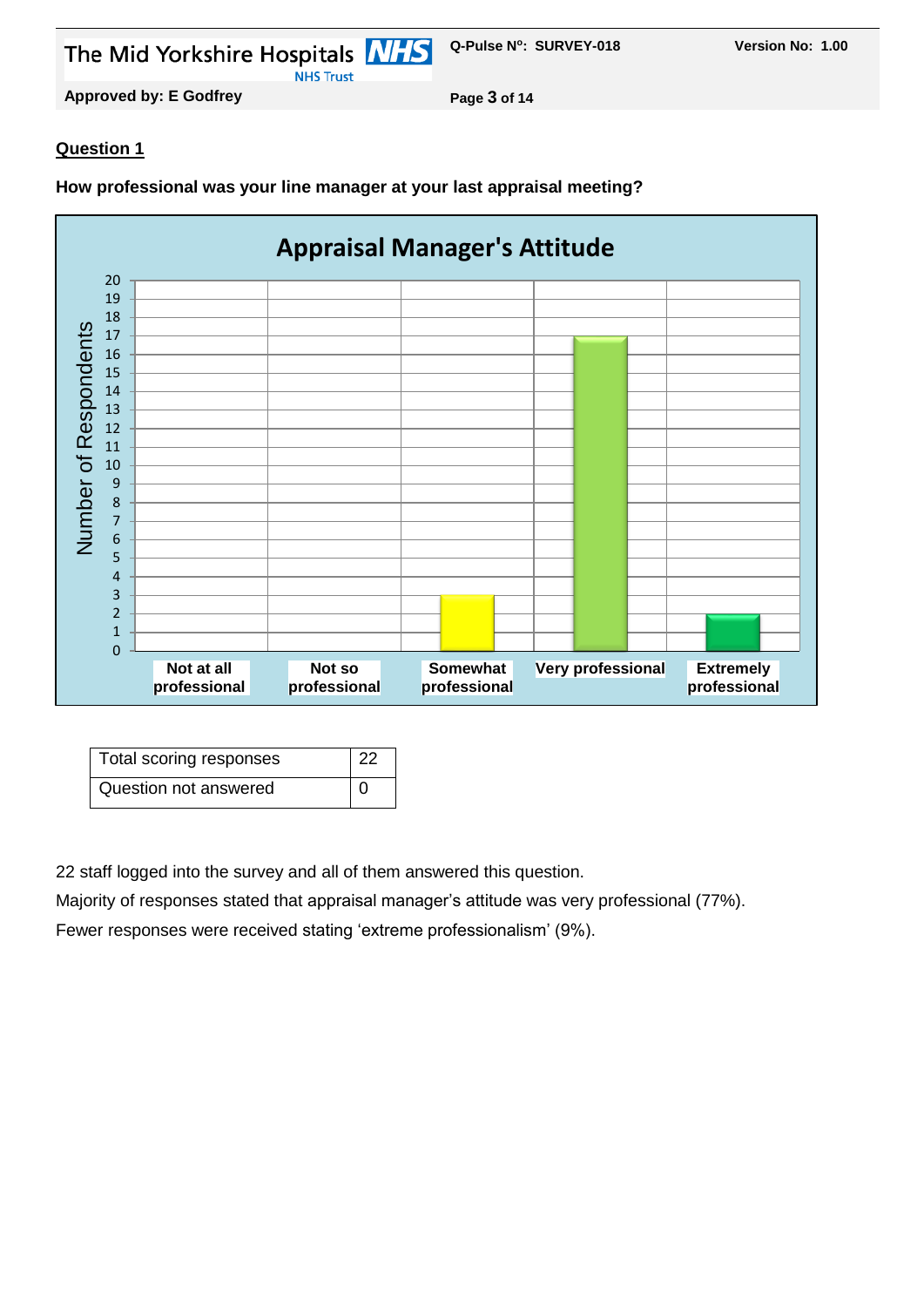The Mid Yorkshire Hospitals **NHS NHS Trust** 

**Approved by: E Godfrey Page 4 of 14**

#### **Question 2**

**Manager's Knowledge**  20 19 18 Number of Respondents Number of Respondents 17 16 15 14 13 12 11 10 9 8 7 6 5 4 3 2 1 0 **Not at all Not so Somewhat Very Extremely knowledgeable knowledgeable knowledgeable knowledgeable knowledgeable**

**How knowledgeable was your line manager about your previous appraisal?**

| Total scoring responses | 22       |
|-------------------------|----------|
| Question not answered   | $\Omega$ |

Very knowledgeable manager was described by 68% respondents. 5% responses stated 'extemely knowledgable'.

This made a satisfactory of 73% overall for a level of knowledge of the line manager.

27% descibed that manager is 'somewhat knowledgeable'. There were no poor statements.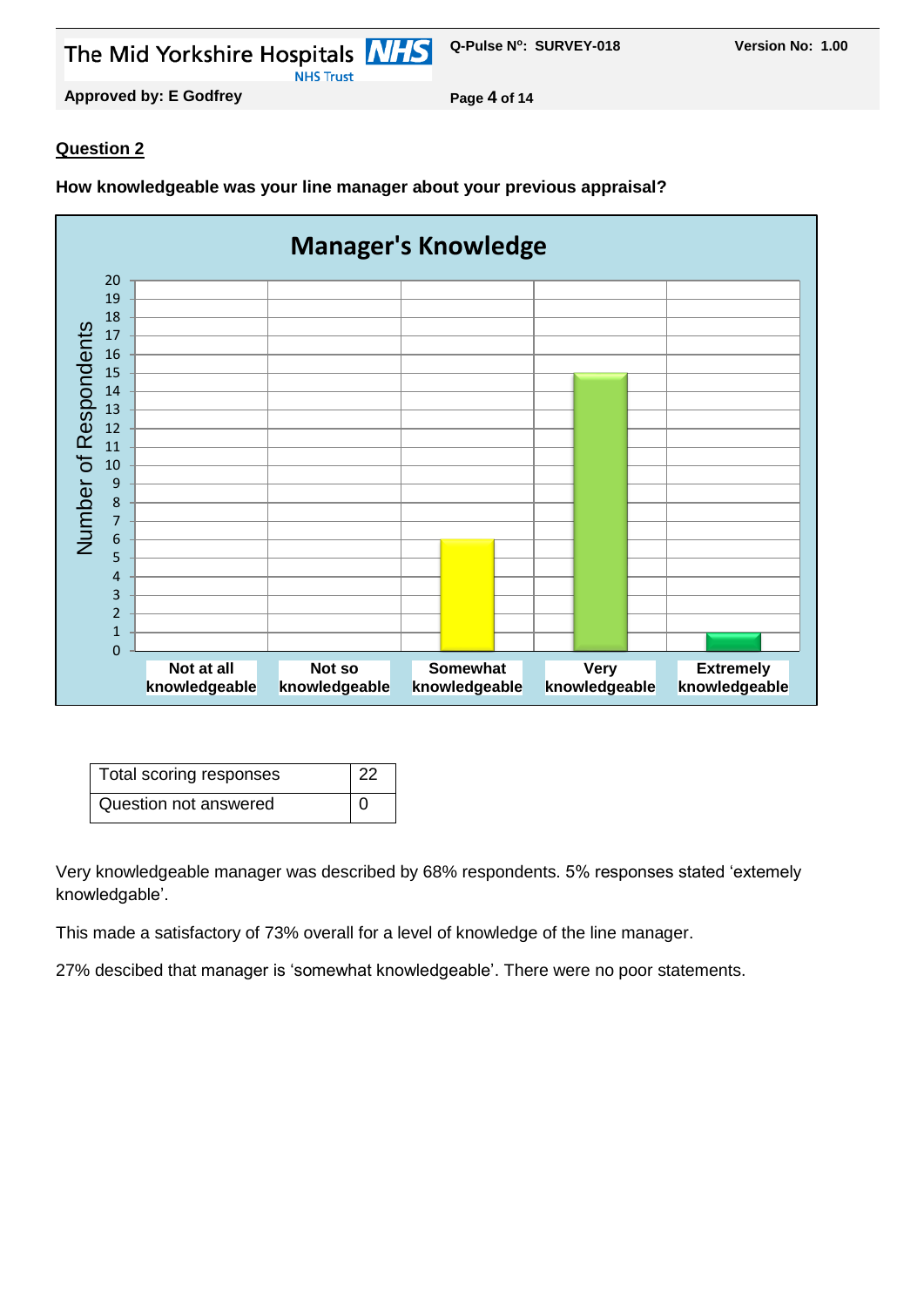The Mid Yorkshire Hospitals **NHS Q-Pulse N<sup>o</sup> NHS Trust** 

**Approved by: E Godfrey Page 5 of 14**

#### **Question 3**

**Work Performance Explained** 15 14 Number of Respondents Number of Respondents 13 12 11 10 9 8 7 6 5 4 3 2 1  $\overline{0}$ **Not at all clearly Not so clearly Somewhat clearly Very clearly Extremely clearly**

**How clearly did your line manager explain the details of your work performance to you?**

| Total scoring responses | -22 |
|-------------------------|-----|
| Question not answered   |     |

14 out of 22 respondents gave positive feedback with excellent mark from 2 members of the Microbiology staff.

This gives 73% of satisfied staff.

Only 2 respondents marked the work performance as explained 'not so clearly'.

4 stated the explanation of the work performance was neither clear nor unclear by giving a middle mark.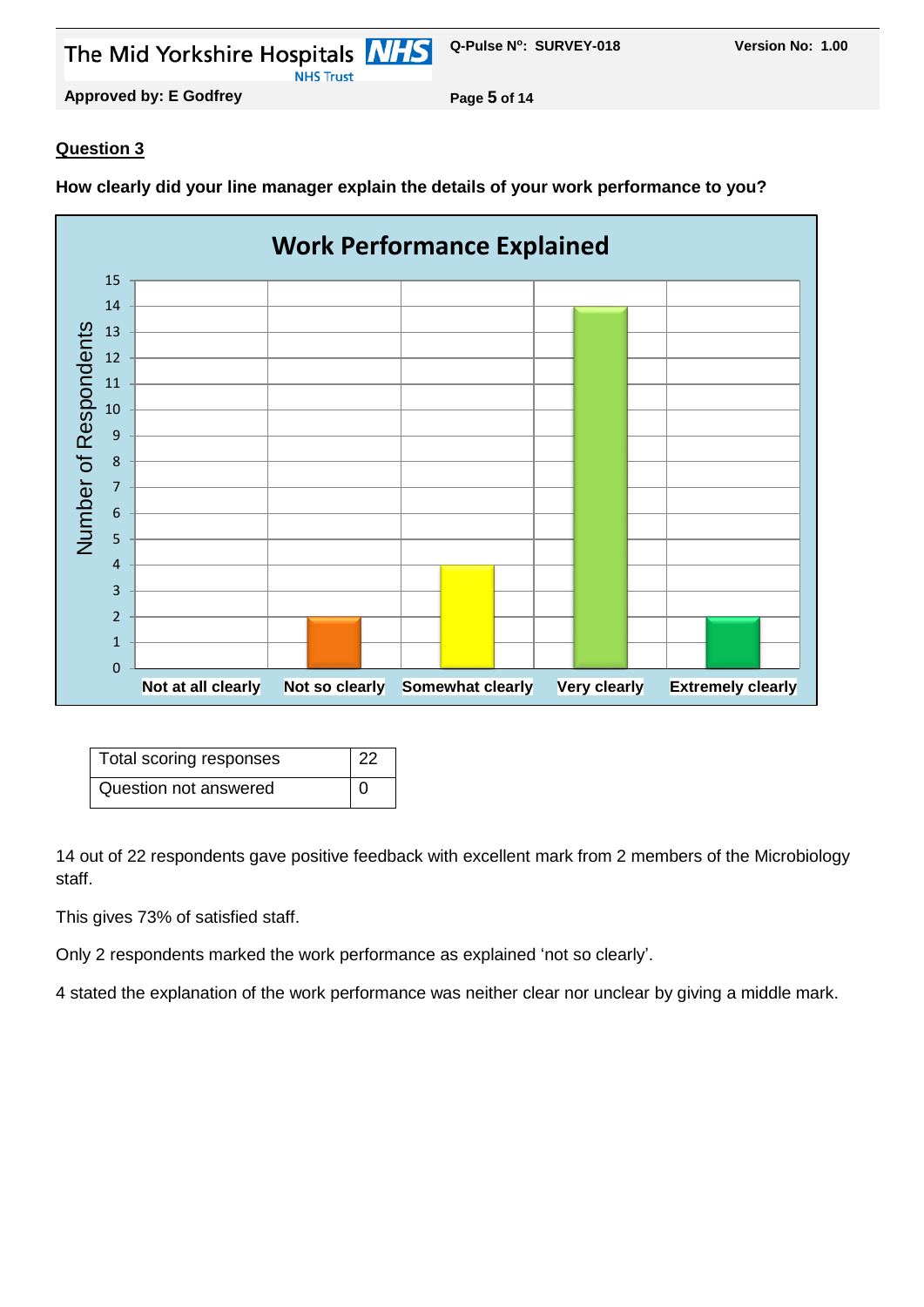The Mid Yorkshire Hospitals **NHS Q-Pulse N<sup>o</sup> : SURVEY-018 Version No: 1.00 NHS Trust** 

#### **Question 4**

**Did you feel that your line manager spent too much time, too little time, or about the right amount of time speaking with you at your appraisal meeting?**



| Total scoring responses | 22 |  |
|-------------------------|----|--|
| Question not answered   |    |  |

Overall shows 82% of staff are very satisfied about the allocated time for appraisal calling it 'the right amount' of time.

The rest of the staff stated that there was either 'too much' allocated time for appraisal or even 'much too much' (18%).

No one described allocated time as 'too little' or 'much too little'.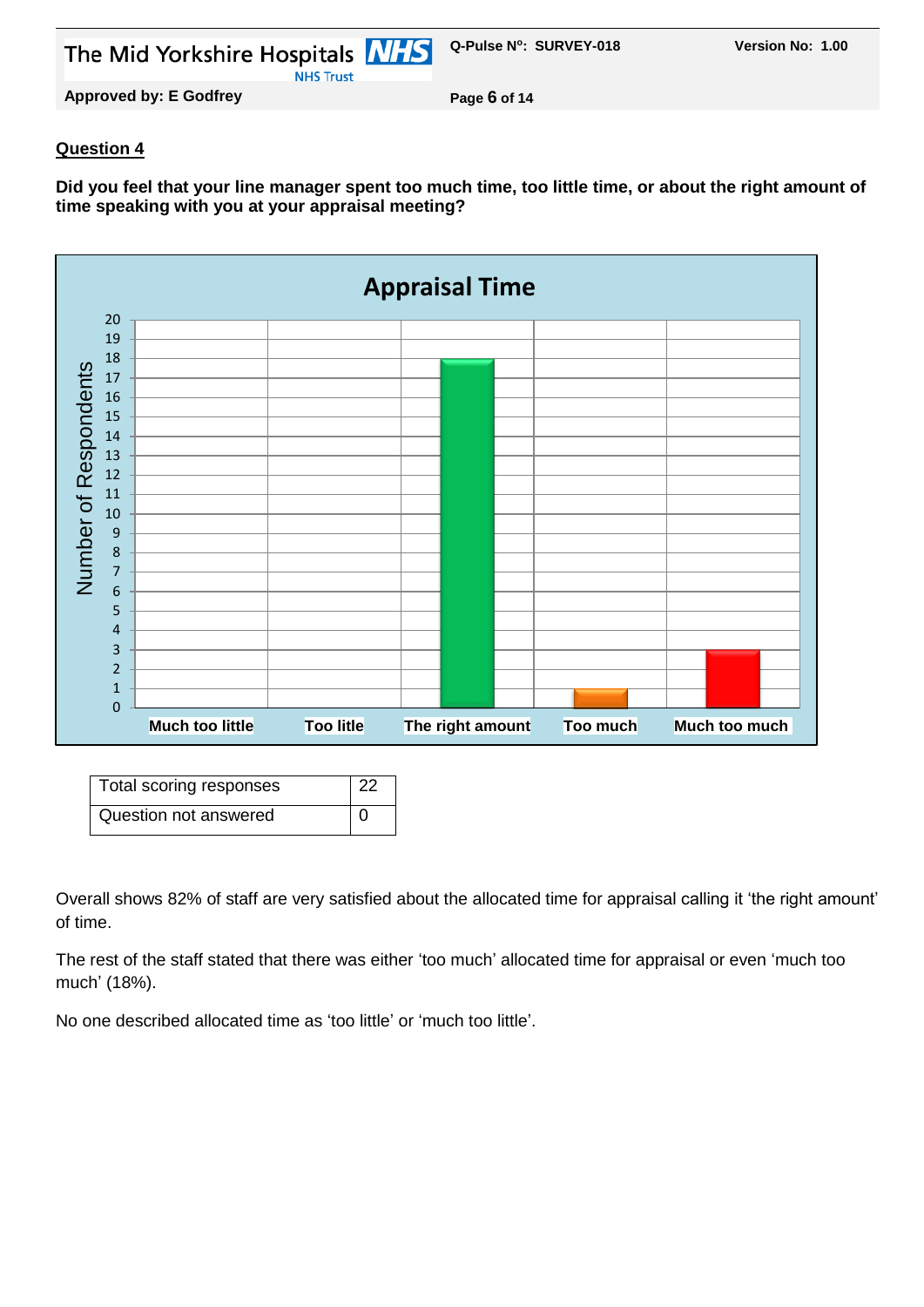The Mid Yorkshire Hospitals **NHS Q-Pulse N<sup>o</sup> NHS Trust** 

**Version No: 1.00** 

**Approved by: E Godfrey Page 7 of 14**

#### **Question 5**

**How clearly did your line manager explain the idea of having annual appraisal meetings?**



| Total scoring responses | 22 |
|-------------------------|----|
| Question not answered   |    |

This question also got a high satisfaction mark of 68% with 15 staff members out of 22 describing the frequency explained as 'very clear' and 'extremely clear'.

However for 7 users this explanation deserved lower mark of 'somewhat clearly' or 'not so clearly'.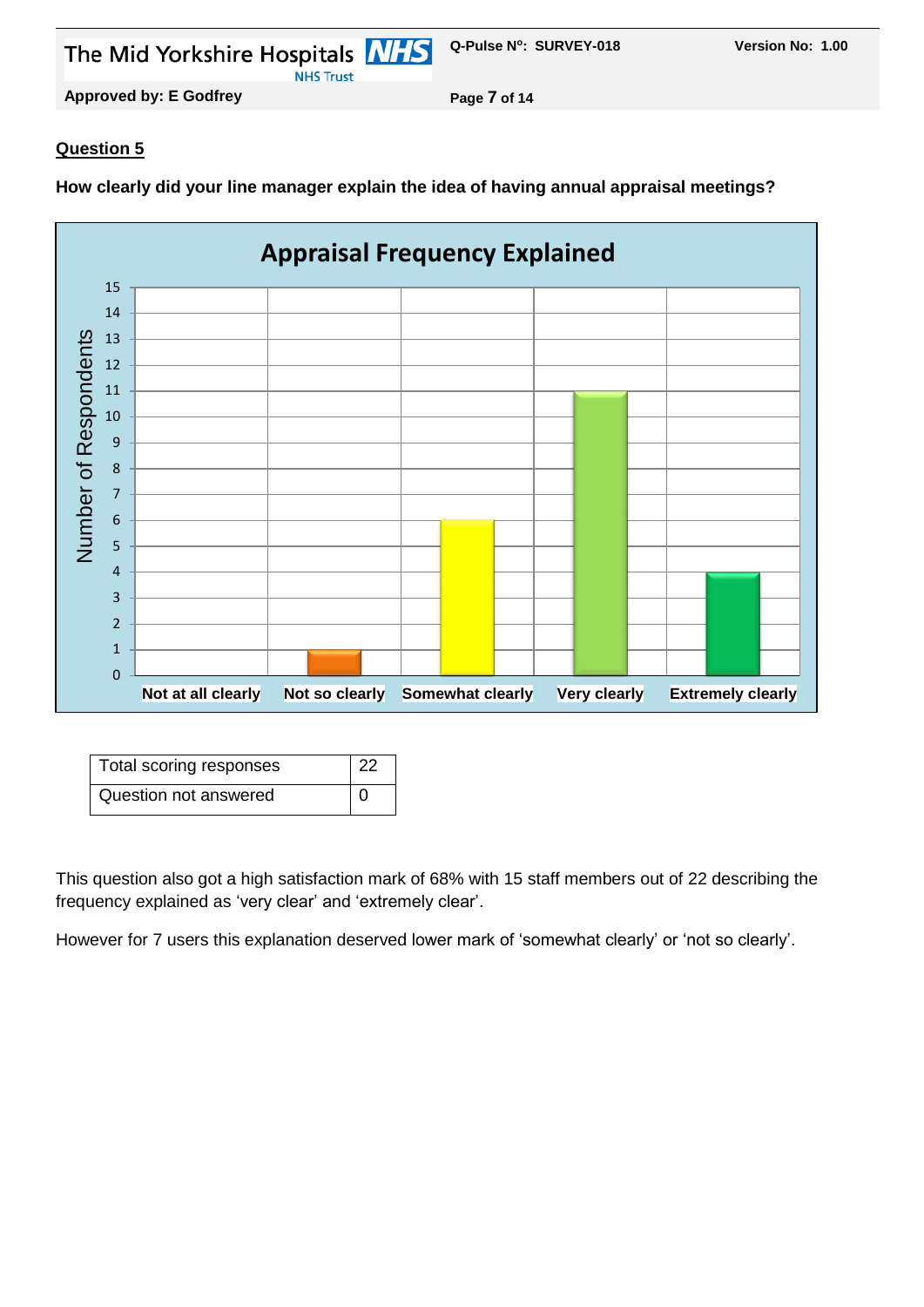The Mid Yorkshire Hospitals **NHS** 

**NHS Trust** 

**Approved by: E Godfrey Page 8 of 14**

#### **Question 6**

**Promptness of Replies** 15 14 Number of Respondents Number of Respondents 13 12 11 10 9 8 7 6 5 4 3 2 1 0 **Not at all quickly Not so quickly Somewhat Very quickly Extremely quickly quickly**

**How quickly did your manager reply to the concerns you raised during your last appraisal?**

| Total scoring responses | -22 |
|-------------------------|-----|
| Question not answered   | ∩   |

The overall response to this question was 95% satisfaction of rating the promptness of manager's response as 'somewhat quick', 'very quick' and 'extremely quick'.

Unfortunately 1 member of staff marked the manager's promptness of response as very poor.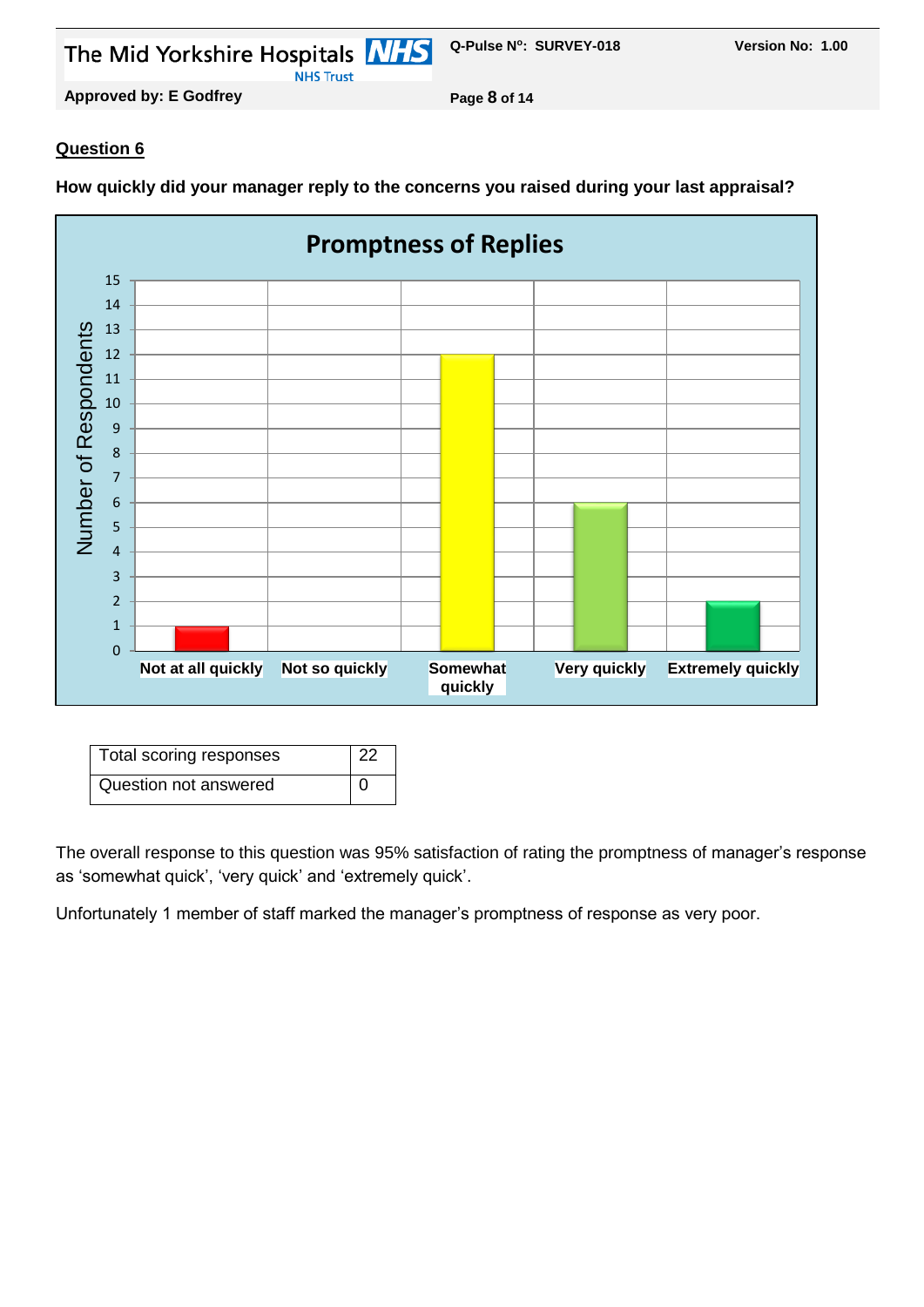

**Approved by: E Godfrey Page 9 of 14**

#### **Question 7**

**Can you rely on your line manager to help you out with a work problem?**



| Total scoring responses | 22 |
|-------------------------|----|
| Question not answered   |    |

No low marks were received for this question giving excellent result of the staff line managers from 8 users out of 22 (36%).

11 members of Microbiology (50%) stated that they can 'usually' rely on their manager and 3 of them can 'sometimes' rely on their manager (14%).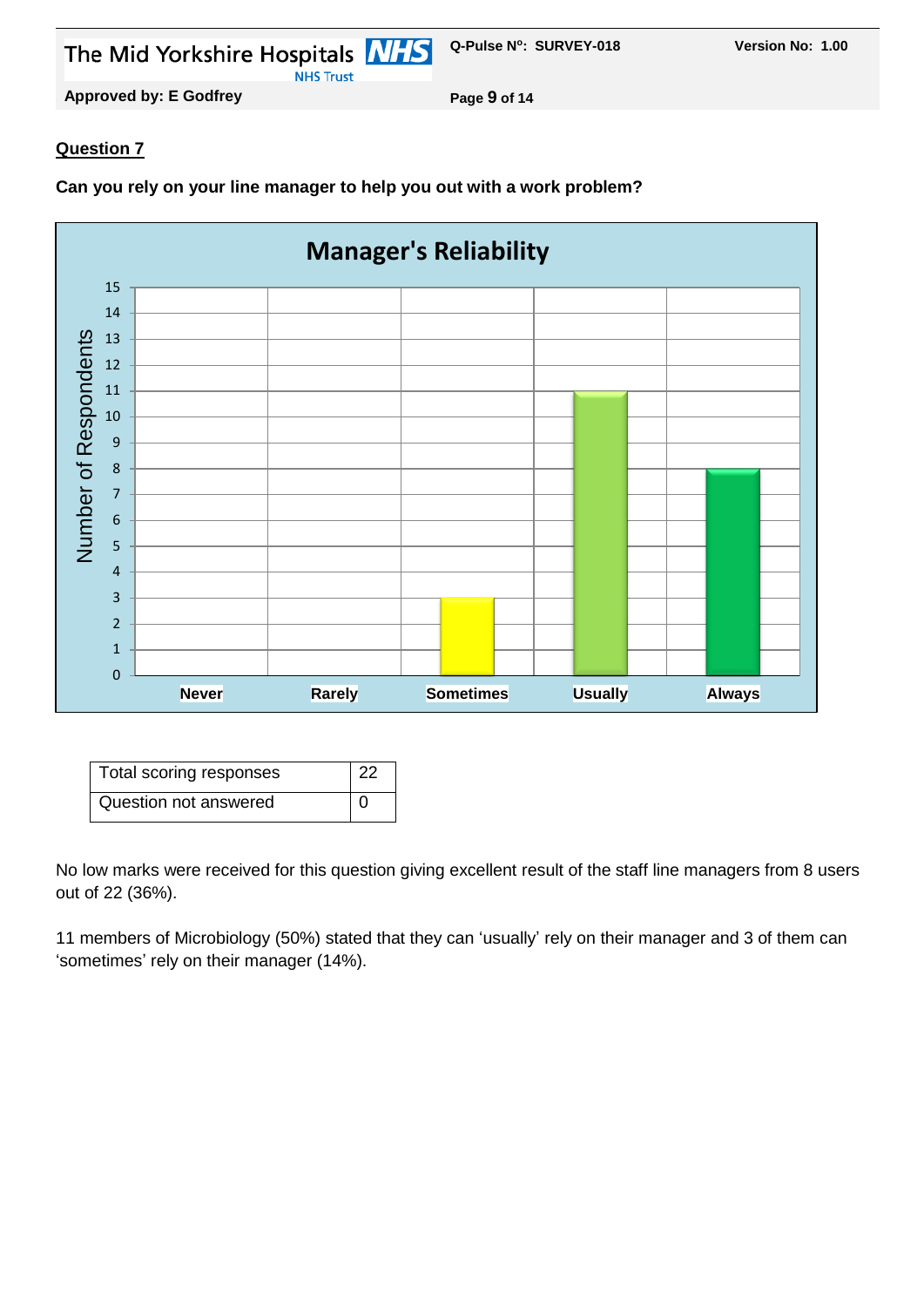

**Approved by: E Godfrey Page 10 of 14**

#### **Question 8**

**Overall, how satisfied were you with the appraisal process?**



| Total scoring responses | 22 |
|-------------------------|----|
| Question not answered   | ∩  |

Overall Microbiology appraisal process was rated very high with over 77% satisfaction.

4 of those staff rated the overall appraisal being 'very satisfied'.

Despite the over 77% satisfaction there were several responses either suggesting low satisfaction or neighter satisfied nor dissatisfied.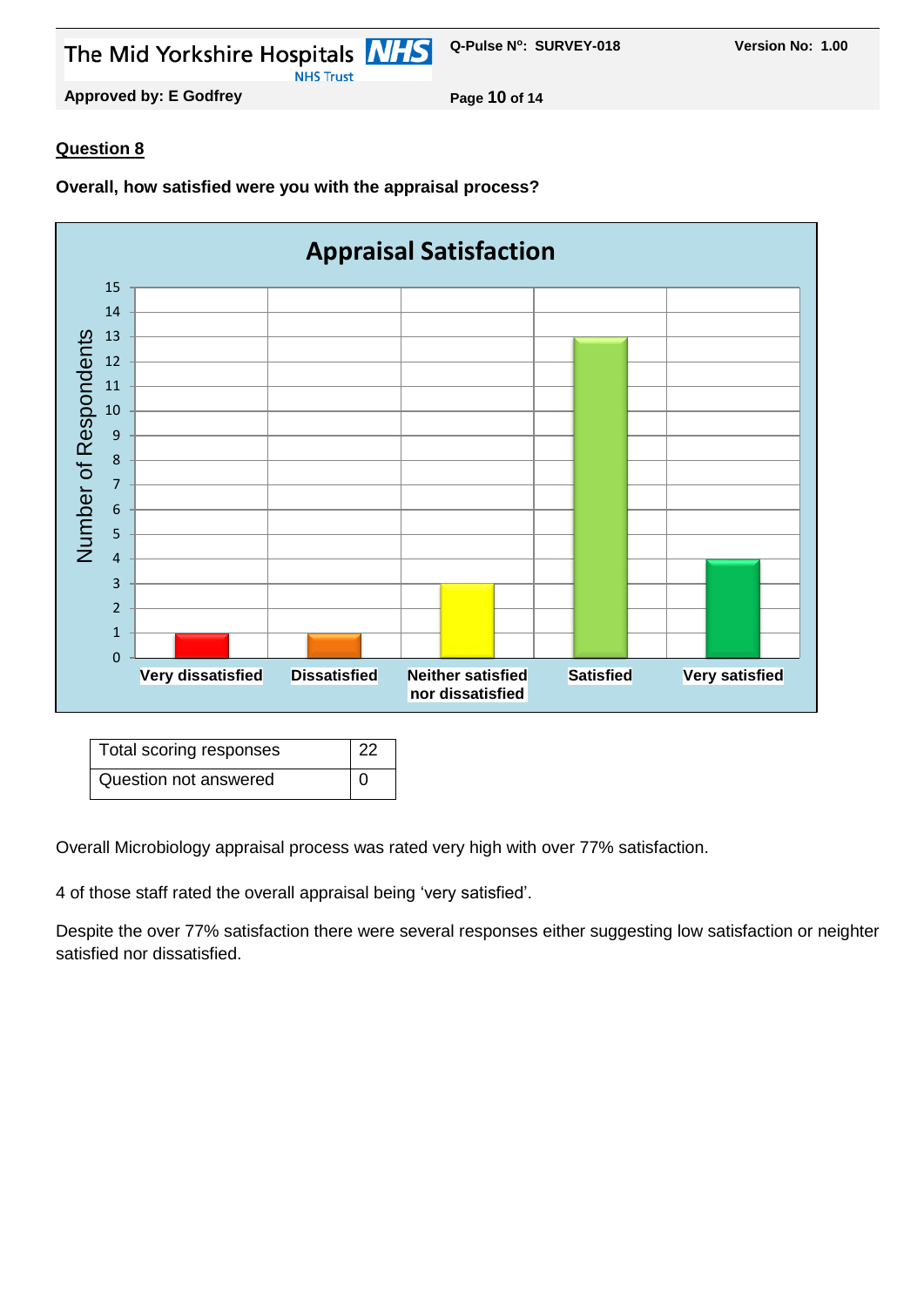The Mid Yorkshire Hospitals MHS **Q-Pulse N<sup>o</sup> : SURVEY-018 Version No: 1.00**

**Approved by: E Godfrey Page 11 of 14**

#### **Question 9**

#### **What was your first impression after having your appraisal meeting?**

**NHS Trust** 

| Total scoring responses | 13 |
|-------------------------|----|
| Question not answered   | 9  |

|                 | That it was quick, painless, and concise.                                                                                                                                                                                                                                                                                                                                                                                                                |
|-----------------|----------------------------------------------------------------------------------------------------------------------------------------------------------------------------------------------------------------------------------------------------------------------------------------------------------------------------------------------------------------------------------------------------------------------------------------------------------|
|                 | Good to have the opportunity to discuss work matters formally one to one.                                                                                                                                                                                                                                                                                                                                                                                |
|                 | Satisfied with the conversation/outcome.                                                                                                                                                                                                                                                                                                                                                                                                                 |
| <b>Positive</b> | That it went well.                                                                                                                                                                                                                                                                                                                                                                                                                                       |
|                 | It went well.                                                                                                                                                                                                                                                                                                                                                                                                                                            |
|                 | It went fine.                                                                                                                                                                                                                                                                                                                                                                                                                                            |
|                 | Felt satisfied and my questions answered.                                                                                                                                                                                                                                                                                                                                                                                                                |
|                 | I felt that I was appreciated at work.                                                                                                                                                                                                                                                                                                                                                                                                                   |
| <b>Neutral</b>  | Just a tick sheet exercise.                                                                                                                                                                                                                                                                                                                                                                                                                              |
|                 | Another one out of the way.                                                                                                                                                                                                                                                                                                                                                                                                                              |
| <b>Negative</b> | The appraisal seemed to go well up until the point I mentioned that I would soon be<br>starting a Biomedical Science master's course and enquired about progression<br>within the microbiology department. The person who conducted my appraisal<br>explained that no support would be given towards progression beyond being an MLA<br>using the phrase "you are just an MLA" several times. I left the meeting feeling<br>discouraged and undervalued. |
|                 | What was the point of that?                                                                                                                                                                                                                                                                                                                                                                                                                              |
|                 | I feel that the appraisal process has moved more towards the department as a whole<br>and is less personal.                                                                                                                                                                                                                                                                                                                                              |

13 comments were received all together with regards to this question.

Significant amount of positive comments were received complementing Microbiology appraisal process for being good, helpful, approachable and delivering appraciation, satisfaction and opportunity to discuss matters on one to one basis.

However 3 negative comments were also received.

1 of them with regards to discouragement and feeling undervalued, another one stating that appraisal did not focus on individual as such, rather on the whole department.

1 member of staff left the comment suggesting disappointment of the appraisal process and its purpose.

#### **Microbiology's response to comments from staff:**

*If any member of staff feels that topics discussed at appraisal are not being dealt with appropriately, the concerns should be brought to the attention of the laboratory manager or pathology group manager immediately.*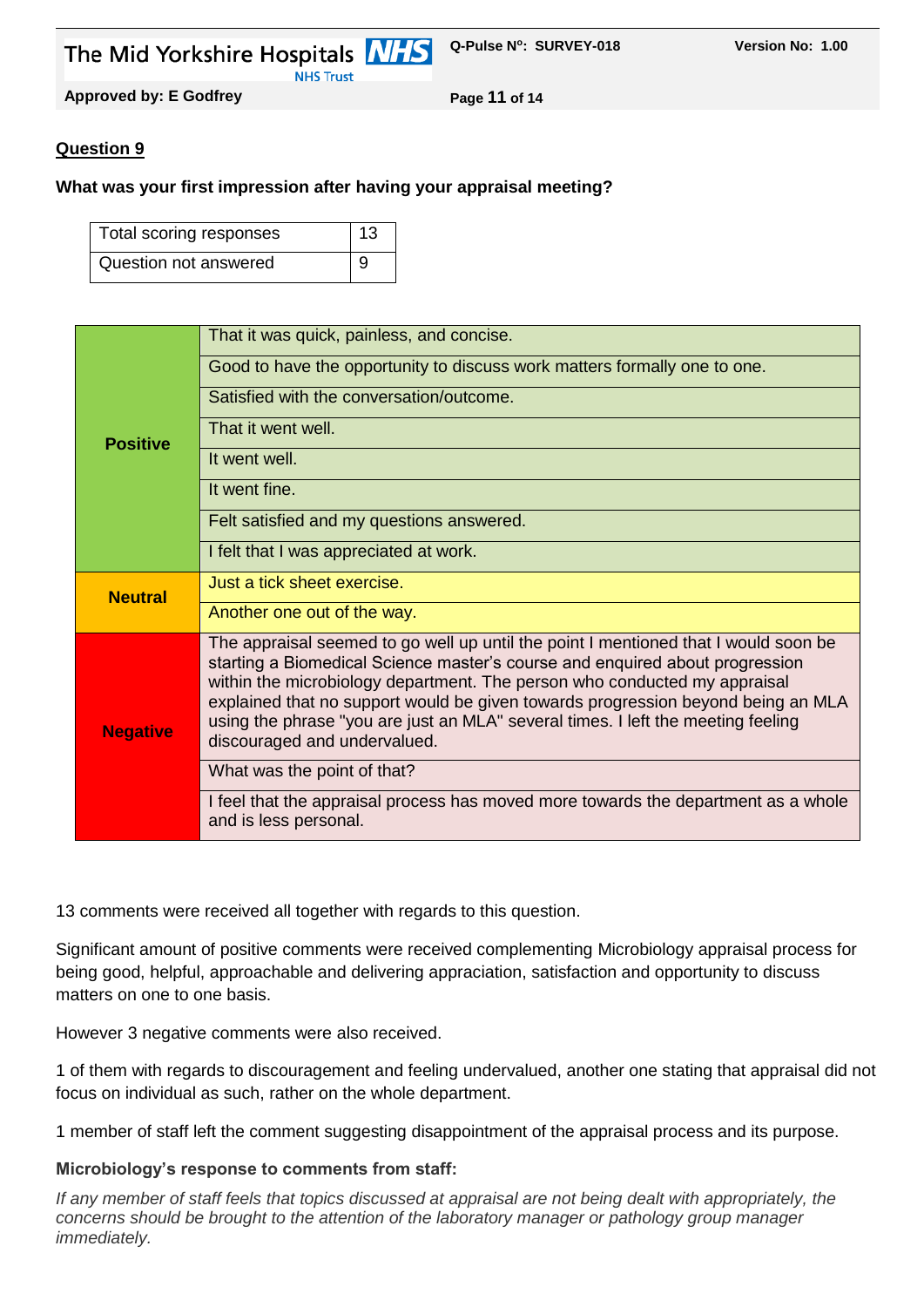The Mid Yorkshire Hospitals **NHS** 

**NHS Trust** 

**Approved by: E Godfrey Page 12 of 14**

*In response to the comment around staff development, microbiology should encourage staff to develop and*  further their education and skills. Although the department cannot always fund training courses, we will *(wherever possible) support any member of staff who is undertaking studies that are appropriate to their development in the workplace. Examples of such support would be allowing time of for exams or assistance with projects. Any requests or discussions around support like this should be passed onto the lab manager either directly or via the appraiser as there is a process to follow before approval is granted. Decisions around training and development should not be made at the time of the appraisal.*

*In response to the remaining negative comments, the appraisal process is a two way process for discussing job roles, responsibilities and competencies within the department. The Trust recently changed the process so that it was more focused on the individual, rather than the organization, and discussions should be driven by the appraisee and not the appraiser. However, the requirements of the department are a part of the appraisal process because such discussion enables any general issues to be highlighted and hopefully resolved. The ultimate goal is to provide a service that is of the highest possible quality to ensure that patient's receive the best treatment available and improving teamwork helps to achieve this.*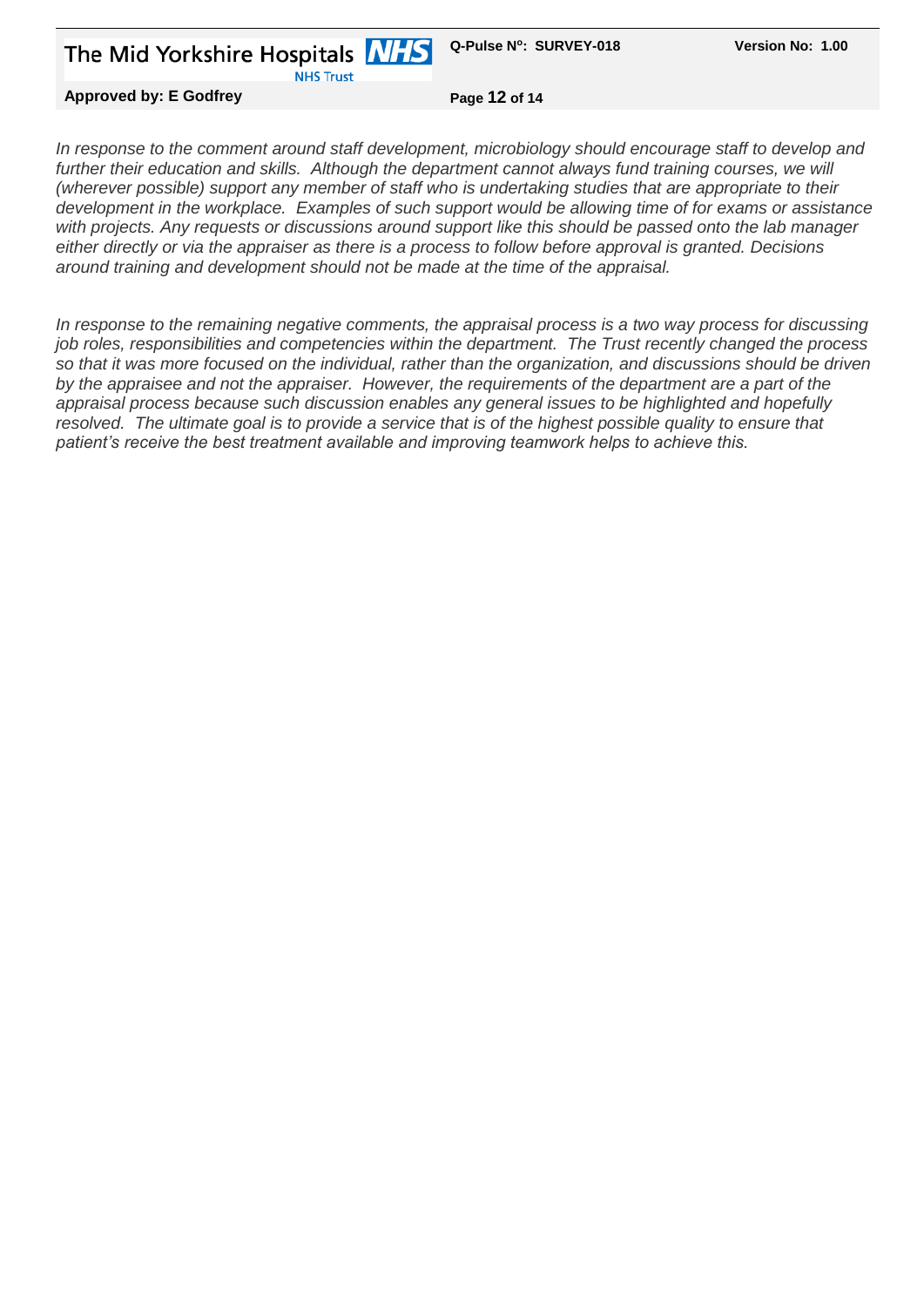The Mid Yorkshire Hospitals **NHS** 

**Q-Pulse N<sup>o</sup> : SURVEY-018 Version No: 1.00**

**Approved by: E Godfrey Page 13 of 14**

#### **Question 10**

#### **How would you improve the appraisal process?**

**NHS Trust** 

| Total scoring responses | 12 |  |
|-------------------------|----|--|
| Question not answered   | 10 |  |

|                                          | I was happy with the appraisal and would not change the process.                                                                                                                                                                                                                                            |
|------------------------------------------|-------------------------------------------------------------------------------------------------------------------------------------------------------------------------------------------------------------------------------------------------------------------------------------------------------------|
|                                          | No comments for improvements.                                                                                                                                                                                                                                                                               |
| <b>Positive</b>                          | Not sure, its fine as it is                                                                                                                                                                                                                                                                                 |
|                                          | Leave as is. No change.                                                                                                                                                                                                                                                                                     |
|                                          | Its fine as it is.                                                                                                                                                                                                                                                                                          |
|                                          | Less focus on goals etc. on paper, more focus on the individual.                                                                                                                                                                                                                                            |
| <b>Improvement</b><br><b>Suggestions</b> | Any concerns raised, dealt with. Progression in the work place would be a nice<br>incentive                                                                                                                                                                                                                 |
|                                          | More support should be given to those who are considering developing and<br>progressing in any part of their professional life rather than being actively<br>discouraged as I was. Phrases such as "you are only an MLA" should be avoided to<br>prevent members of staff feeling offended and undervalued. |
|                                          | Make it bi-annual for staff who have been in the same role for ten years or more.<br>Limit to no more than one hour.                                                                                                                                                                                        |
|                                          | By actively acting on the requests of the appraise within a 3 month period where<br>possible                                                                                                                                                                                                                |
|                                          | Focus more on the individual rather than the department as a whole.                                                                                                                                                                                                                                         |
| <b>Neutral</b>                           | N/A                                                                                                                                                                                                                                                                                                         |

12 comments were received all together.

The great majority of Microbiology staff who participated in this survey do not feel that there are any areas requiring improvement (68%) and 5 of them left a positive comment regarding appraisal process stating that they are happy about it and it is fine as it is.

These 5 positive comments from 42% staff complemented the Microbiology appraisal process (highlighted in green in a table) and underlined overall satisfactory appraisal process provided.

6 comments were left suggesting improvement with regards to mainly focusing on individuals and their development and training sessions.

It is always encouraging to receive comments illustrating positive outcome and also suggestions for improvement such as regarding the individuals training and development to show us on what issues to focus on.

**Microbiology's response to comments from staff:**

**'Less focus on goals etc. on paper, more focus on the individual' and 'Focus more on the individual rather than the department as a whole'**.– *As employees of Mid Yorks Hospitals NHS Trust, we have*